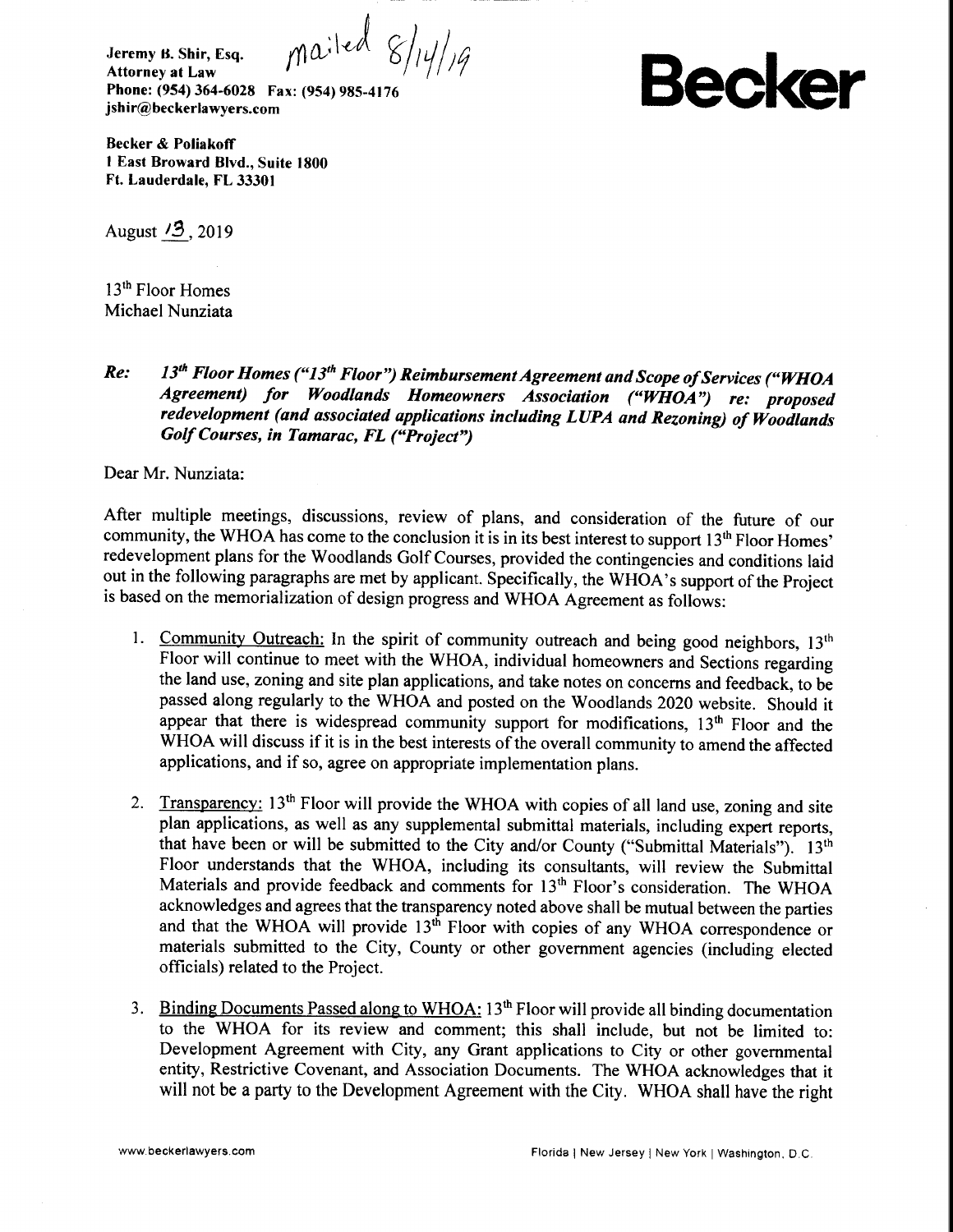to review any provisions in the Restrictive Covenant, and Association Documents that may directly affect WHOA. 13<sup>th</sup> Floor shall work with WHOA as to any provisions that affect the WHOA. Any provisions in the Restrictive Covenant, and Association Documents that directly burden the WHOA may not be included without WHOA's prior written approval.

- 4. Density:  $13<sup>th</sup>$  Floor agrees that the site plan shall have a maximum of 410 residential units.
- 5. Restrictive Covenant:  $13<sup>th</sup>$  Floor agrees that the Project shall include a minimum of 160 acres of open space to be maintained in perpetuity; the aforementioned Restrictive Covenant shall run with the land, bind and inure to the benefit of the WHOA, successors and assigns. The maintenance of these 160 acres will be the sole responsibility of "Section 9" as described herein or a community development district established by 13<sup>th</sup> Floor. The Restrictive Covenant shall also include other commitments and obligations made by  $13<sup>th</sup>$  Floor for the benefit of the WHOA. Once prepared, a draft of the Restrictive Covenant will be provided to the WHOA for review and comment and compliance with paragraph 3 above.
- 6. Phasing:  $13<sup>th</sup>$  Floor shall obtain building permits and commence construction of amenities within a given phase prior to, or concurrent with, issuance of vertical residential building permits for the first production homes (excluding model homes) within that phase of the Project. Amenities shall include preservation of a minimum of 160 acres of permanently preserved open space as evidenced by a recorded Restrictive Covenant, the recreation campus that will include a new clubhouse, pool, sports courts and other recreation amenities ("Recreation Campus"), a new recreation trail that will include sitting areas, water features such as fountains in the existing and new lakes, entry features that will include gated entrances and new signage for the community, landscape buffers between existing and proposed development, and other improvements and amenities all of which shall be specifically located through the site plan review process for the Project ("Amenities"). 13<sup>th</sup> Floor agrees that the Recreation Campus shall be available to all current Woodlands homeowners, their heirs, executors and assigns for a monthly fee, generally understood to be not more than \$100, that will be established prior to completing the Restrictive Covenant. The timing obligations established in this paragraph shall not prevent  $13<sup>th</sup>$  Floor from obtaining and commencing land development activity or construction of model homes.
- 7. Landscape Buffering: 13th Floor agrees to install appropriate landscape buffering as specified on the approved site plan for the Project between the new homes proposed within the Project abutting or directly impacting upon existing homes within the Woodlands community, prior to, or concurrent with, issuance of residential building permits for the first production homes (excluding model homes) within that particular phase of the Project. Landscape buffering may include: lakes, open space, berms, mature trees, and other appropriate landscape features ("Landscape Buffers"). For clarification, the timing obligations established in this paragraph shall not prevent 13<sup>th</sup> Floor from obtaining and commencing land development activity or construction of model homes.  $13<sup>th</sup>$  Floor shall use good faith efforts to complete landscape buffers adjacent to lots where 13<sup>th</sup> Floor reasonably anticipates construction of new homes to commence within six (6) months (except model homes). For the avoidance of doubt, no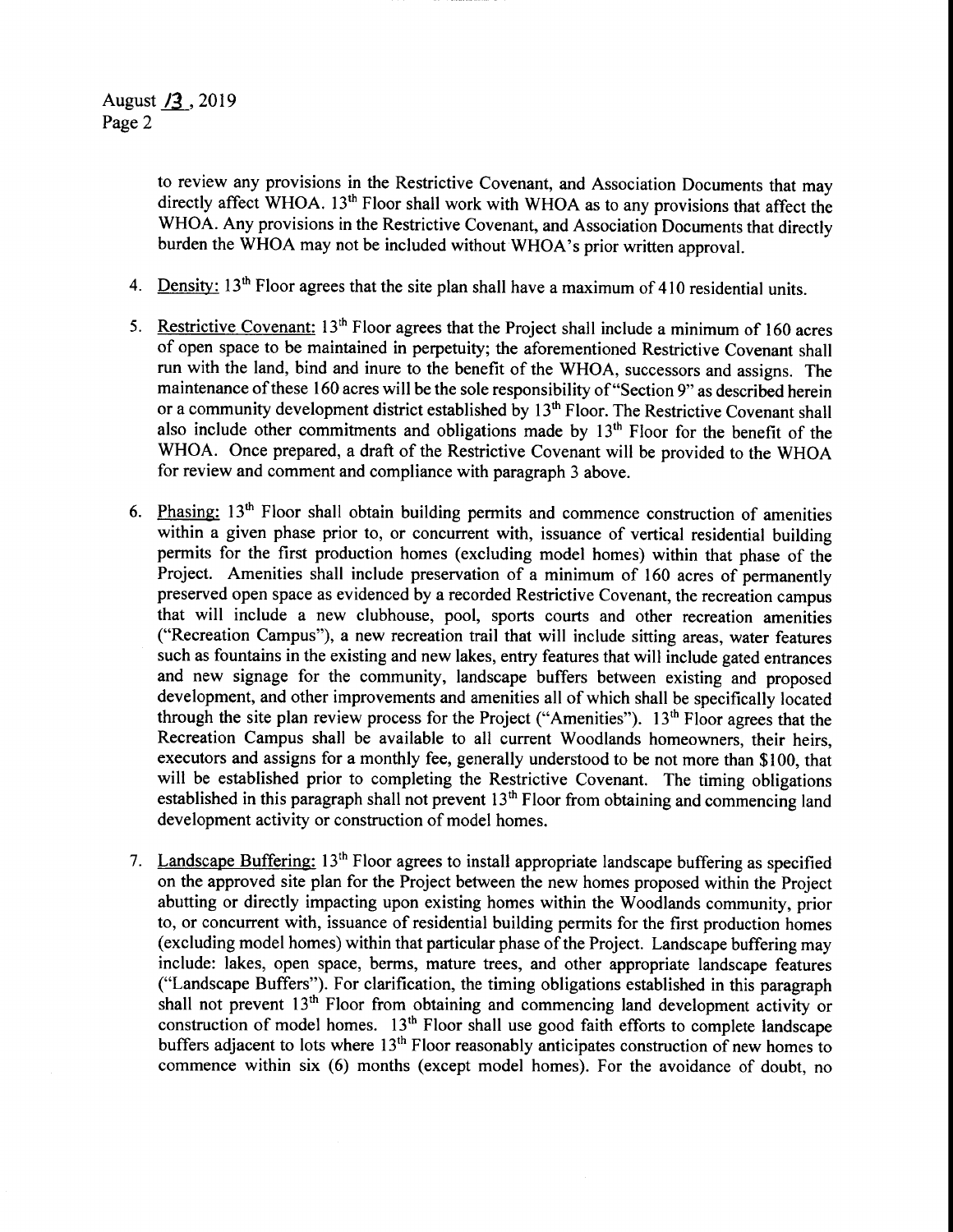August *13* ,2019 Page 3

> residential construction (except model homes) may commence prior to the completion of an adiacent landscape buffer.

- 8. Section 9: The new Section 9 that is created as a result of the Project shall pay for and be responsible for maintenance and required improvements of common areas, including the Amenities, Landscape Buffers, Recreation Campus, recreational trails, perimeter walls and fences and other improvements proposed as part of the Project, which shall include the 160 acres referenced in Paragraph 5 above. Payment would be made via an assessment on the tax bill through a newly created Community Development District or monthly invoicing through a homeowners association, as applicable, created by  $13<sup>th</sup>$  Floor for Section 9.
- 9. Financial Documents of Golf Courses: 13<sup>th</sup> Floor agrees to share with WHOA whatever financial documents Clublink (owner and operator of the Woodlands Golf Courses) provides, to the extent such documents are not confidential and Clublink has consented to  $13<sup>th</sup>$  Floor's release of such documents.
- 10. Conditions of Approval: All of the limitations or restrictions on development noted herein or otherwise imposed by the City, County or other governmental agencies, shall be included in one or all of the following: Conditions of approval by the City of Tamarac, Development Agreement, Plat Note Restriction (as applicable), LUPA Restriction (as applicable), Restrictive Covenant or a binding WHOA Agreement between 13<sup>th</sup> Floor and the WHOA, as appropriate and otherwise required by the applicable government agency.
- 11. Reimbursement for Present Fees and Traffic Review: Upon execution of this WHOA Agreement, 13<sup>th</sup> Floor agrees to directly reimburse WHOA Twenty-Five Thousand and 00/100  $(\overline{$}25,000.00)$  for current fees and costs incurred or anticipated to be incurred imminently by the WHOA in relation to its review of the Project. Additionally, WHOA may, at its discretion, hire its own development consultants, which may include a traffic consultant to review traffic impacts from the LUPA, Rezoning and Site Plan and suggest mitigation and improvements. Estimated fees for the traffic consultant are Ten Thousand and 00/100 Dollars (\$10,000.00). WHOA further represents, and 13<sup>th</sup> Floor does not dispute, that the WHOA has incurred an additional Fifteen Thousand and 00/100 Dollars (\$15,000.00) in relation to its review of the Project to date. 13<sup>th</sup> Floor acknowledges and agrees to reimburse the WHOA the additional Twenty-Five Thousand and 00/100 Dollars (\$25,000.00) dollars noted above (\$10,000.00 for consultants and \$15,000.00 already incurred) within five (5) business days of the Planning Board's approval of the site plan for the Project, assuming such site plan is not "called up" by the City Commission or otherwise appealed.
- 12. Reimbursement for future fees and monitoring expenses: 13<sup>th</sup> Floor will pay to WHOA an additional One Hundred Thousand and 00/100 Dollars (\$100,000.00) toward anticipated future fees and costs in connection with the Project, including monitoring, compliance and related attorneys' fees. It is specifically acknowledged and agreed by both  $13<sup>th</sup>$  Floor and the WHOA that  $13<sup>th</sup>$  Floor is agreeing to pay to WHOA an additional One Hundred Thousand and 00/100 Dollars (\$100,000.00) with the clear understanding that the professionals being hired by the WHOA are working with both the community and 13<sup>th</sup> Floor towards approval of a plan that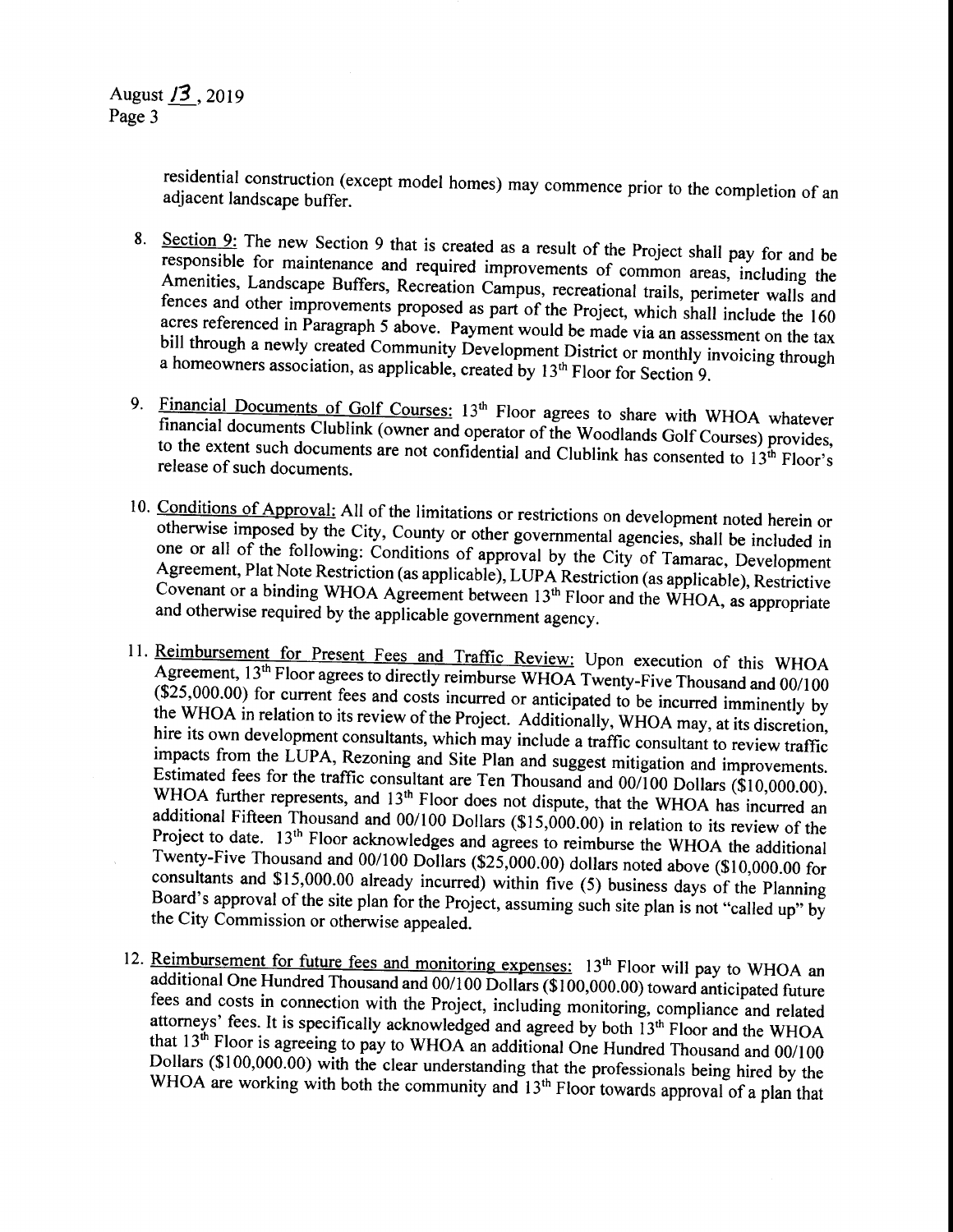is consistent with the most recent development plan introduced by  $13<sup>th</sup>$  Floor to the community (attached hereto). Additional experts WHOA may plan to hire as part of monitoring the Project, compliance, conducting due diligence and planning include: Civil Engineer, Planner, Landscape Architect, Land Use Expert and Economic Impact Study. The scope of services will include (1) review of the Submittal Materials; and (2) review of any conditions or restrictions governing 13<sup>th</sup> Floor's development plan, including the Development Agreement with the City, the Restrictive Covenants, and any conditions of approval proposed by the City, County or 13<sup>th</sup> Floor. Fees shall be reimbursed based upon the following schedule: 1) Fifty Thousand and 00/100 Dollars (\$50,000.00) within five (5) business days of expiration of the thirty (30) day appeal period following approval of the LUPA, Second Reading of the Rezoning and final approval of the Site Plan. 2) Fifty Thousand and 00/100 Dollars (\$50,000) within five (5) business days of 13<sup>th</sup> Floor closing on the property. It is generally expected that the landscape architect and planner will be retained earlier on in the DRC process, in order to review, opine and make recommendations on the site plan. All expert reports shall upon written or email request by 13<sup>th</sup> Floor be shared with 13<sup>th</sup> Floor, and if both parties consent, may be made part of the record at the City. The WHOA and  $13<sup>th</sup>$  Floor acknowledge and agree that they will continue to work in good faith and in the spirit of cooperation and the WHOA agrees that it will cooperate, support and not oppose the Project. If at any time WHOA opposes approval of the Project  $13<sup>th</sup>$  Floor may choose to immediately terminate this WHOA Agreement and shall not be obligated to any of the commitments noted herein, including remaining financial commitments. This WHOA Agreement not to oppose the Project applies to WHOA, and WHOA Board Members acting in their official WHOA Board Member capacity. The WHOA and WHOA Board Members, acting in their official capacity, intend to abide by the terms and spirit of this agreement to support the project.

- 13. Construction Management: 13<sup>th</sup> Floor will work with WHOA to ensure minimal impacts and disruption to the community during construction. A construction management plan will be agreed upon and executed between the parties at a later date, and shall include the following: Construction Work Hours, ROW closure plan, Loading plan, a Construction Liaison to host twice-monthly meetings with the community and be responsive with email and phone inquiries.
- 14. Insurance: The WHOA will be listed as an Additional Insured on the Project's liability policy.
- 15. Damage to Property: 13<sup>th</sup> Floor agrees that any damage caused to common areas or existing residential property within the Woodlands Community that clearly results from construction activities by  $13^{th}$  Floor or its contractors will be repaired or compensated. It shall be the WHOA or such individual owner's responsibility to clearly establish with supporting documentation, photographs or other evidence that such damage was caused by 13<sup>th</sup> Floor or its contractors.
- 16. Support of Proposed Project: The WHOA will provide a letter of support from the Board of Directors of the WHOA indicating that the Board has voted to support the Project, and the Board of Directors shall continue to support the Project throughout the approval process. The Board will not file or join any litigation opposing the Project. WHOA has no control over individual owners in the WHOA and/or individual associations in the WHOA, and cannot, and